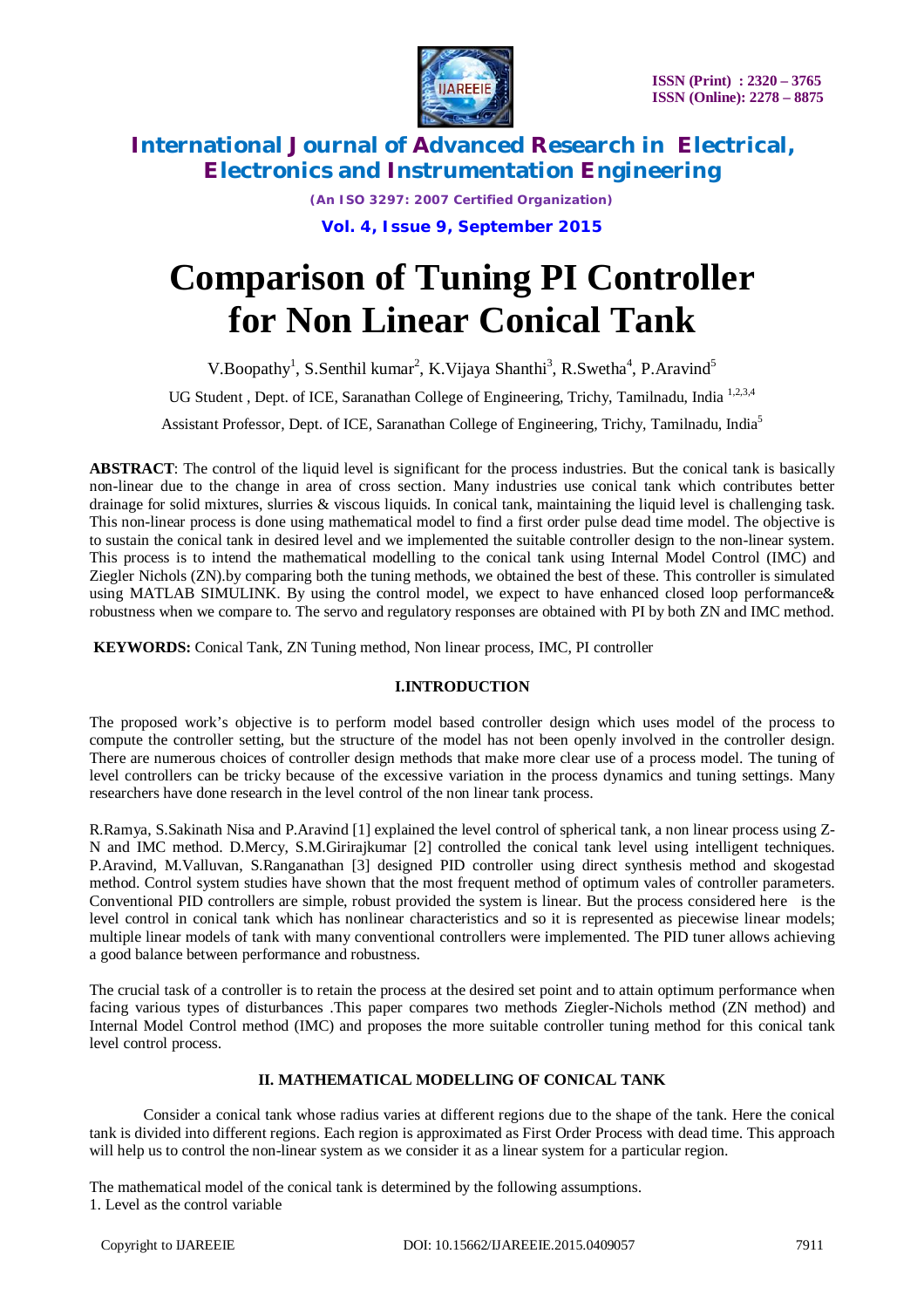

*(An ISO 3297: 2007 Certified Organization)*

# **Vol. 4, Issue 9, September 2015**

2. Inflow as the manipulated variable. This can be achieved by controlling the input flow of the Conical tank.



Inflow rate of the tank (Fin) is regulated using the valve and the input flow through the conical tank.

The difference between the inflow and the out flow rate will be based on the cross sectional area of the tank and level with respect to time. The flow and the level of the tank can be regulated by proper modelling the tank.

Operating Parameters are, Fin - Inflow rate of the tank Fout - Outflow rate of the tank H - Total height of the conical tank. R - Top radius of the conical tank h - Nominal level of the tank r - Radius at nominal level

Mass balance Equation is given by

 $Fin - Four = A dh/dt$  ----------------- (1) Outflow rate of the tank, Fout =  $b \sqrt{(h)}$  ----------------- (2) Where,  $b = a \sqrt{2g}$ 

By substituting the values,

Area of the tank,  $A = \pi r^2$  $A = \pi R^2 h^2/H^2$ ----------------------- (3) Where radius,  $r = (Top \ radius \ of \ the \ tank)^2 (Nominal \ level \ of \ the \ tank)^2/(Total \ height \ of \ the \ tank)^2$ Therefore,  $r = R^2 h^2/H^2$ The differential equations describe the process in time domain. Transfer function of the system can be obtained by converting the process from time domain to frequency domain. Transfer function of the conical tank is given by taking the partial differentiation of the linearized equation and its corresponding Laplace transform,

H(s)/ Fout (s) = k  $e^{-\theta s}/\tau$  s+1 -------------- (4) Where,  $\tau = 2A\sqrt{\frac{h}{b}}$  $K = 2 \sqrt{(h)/b}$ 

The transfer function is FOPTD process and the proper tuning technique is used to optimize the system.

Based on the specification, the transfer function of the conical tank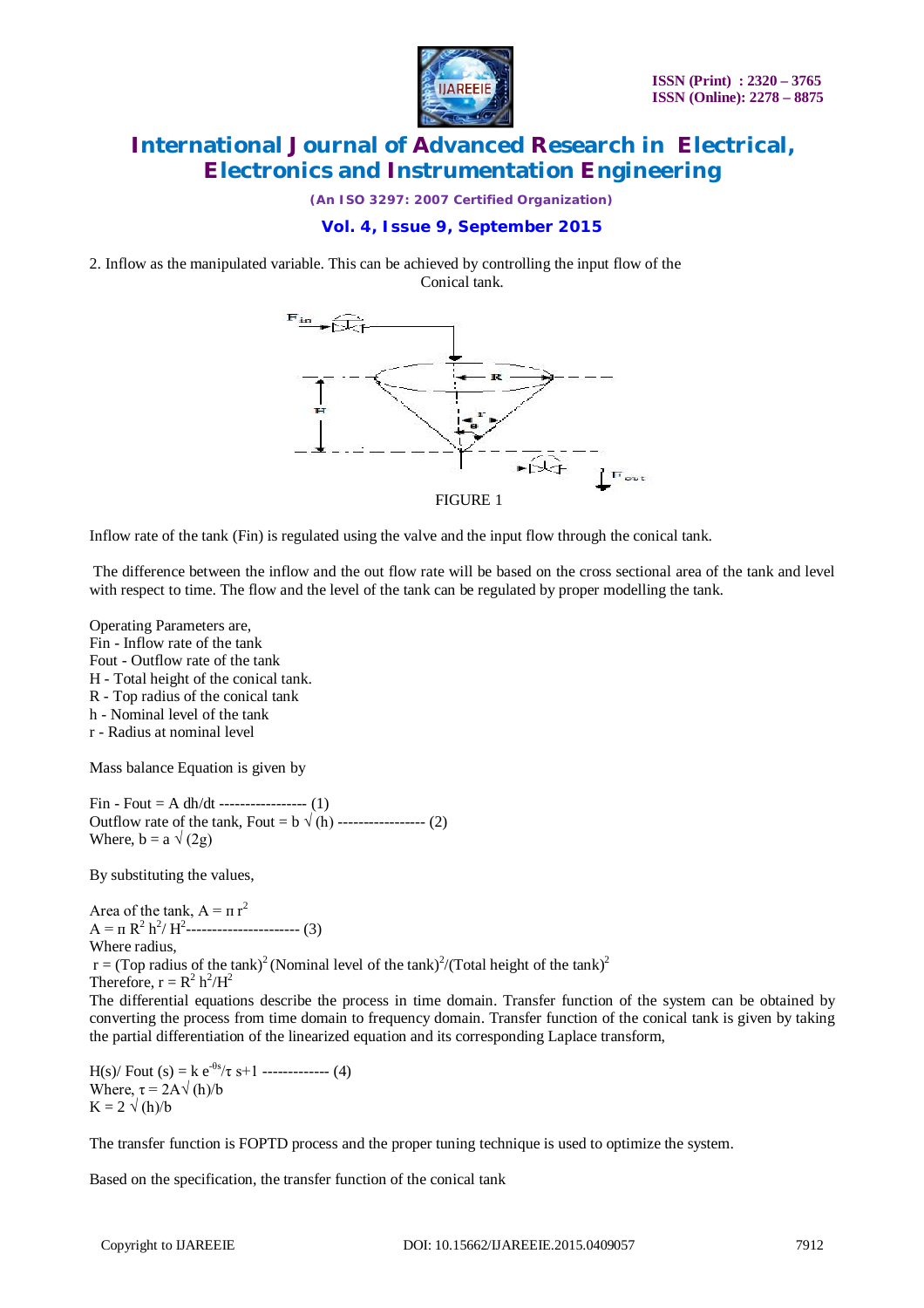

*(An ISO 3297: 2007 Certified Organization)*

## **Vol. 4, Issue 9, September 2015**

Region 5: (23 cm to 36 cm)  $y(s) = 0.196 e^{-1s} / (44.5s+1)$  -------------- (5) Region 6: (36 cm to 52 cm)  $y(s) = 0.24 e^{-1s} / (98.25s+1)$  ---------------- (6)

### **III. CONTROLLER DESIGN**

PI controller is as type of feedback controller whose output, a control variable (CV), is generally based on the error(e) between some user defined set-point (SP) and some measured process variable (PV). Each element of the PI controller refers to a particular action to be taken on the error.

 $e(t) = r(t) - y(t)$ 

The transfer function of PI controller is given by the formula

 $G_{PI}(S) = Kc [1 + 1/(T<sub>i</sub>S)]$ 

Where Kc is the proportional gain, Ti is the integral time constant. The objective of designing PI controller is to determine the PI parameters  $(Kc, T<sub>i</sub>)$  to get the optimized performance.

### .**Ziegler Nichols method:**

Controller standardization is required to achieve the response. In Ziegler-Nichols method, PI controller is tuned based upon continuous oscillation or ultimate cycle method. This method is also known as the closed-loop method (or) online tuning method.

Like all the other tuning methods, Z-N Method consists of two steps:

- Determination of the dynamic characteristics of the control loop.
- Estimation of the controller tuning parameters that produce a desired response for the dynamic characteristics

The tuning formula for Z-N method is shown in table.1.

| <b>CONTROLLER TYPE</b>           | Kp       | Δ,                       | 174    |  |
|----------------------------------|----------|--------------------------|--------|--|
|                                  |          |                          |        |  |
|                                  | $0.5$ Ku | $\overline{\phantom{0}}$ |        |  |
| PI                               | 0.45 Ku  | $1.2$ Kp/Pu              |        |  |
| <b>PID</b>                       | $0.6$ Ku | $2$ Kp/Pu                | KpPu/8 |  |
| $T \wedge R$ E 1. (7. N formula) |          |                          |        |  |

#### TABLE 1: **(Z-N formula**)

The Z-N method is more robust because it does not require a specific process model. To tune a controller using the Z-N method the integral element and derivative element of the PID controller are ignored. The proportional element is used to find a Kc that will sustain oscillation. This gain value is considered as Ku, or the ultimate gain. The time interval between the two peaks is Pu, or the ultimate period.

### **Internal Model Control Method:**

Morari and his co-workers have developed an important control system strategy known as internal model control or IMC.IMC provides better time delay composition than any other tuning methods. The internal model control relies on the internal model principle, which states that control can be achieved only if the control system encapsulates either implicitly or explicitly, some representation of the process to be controlled The IMC approach has two important advantages: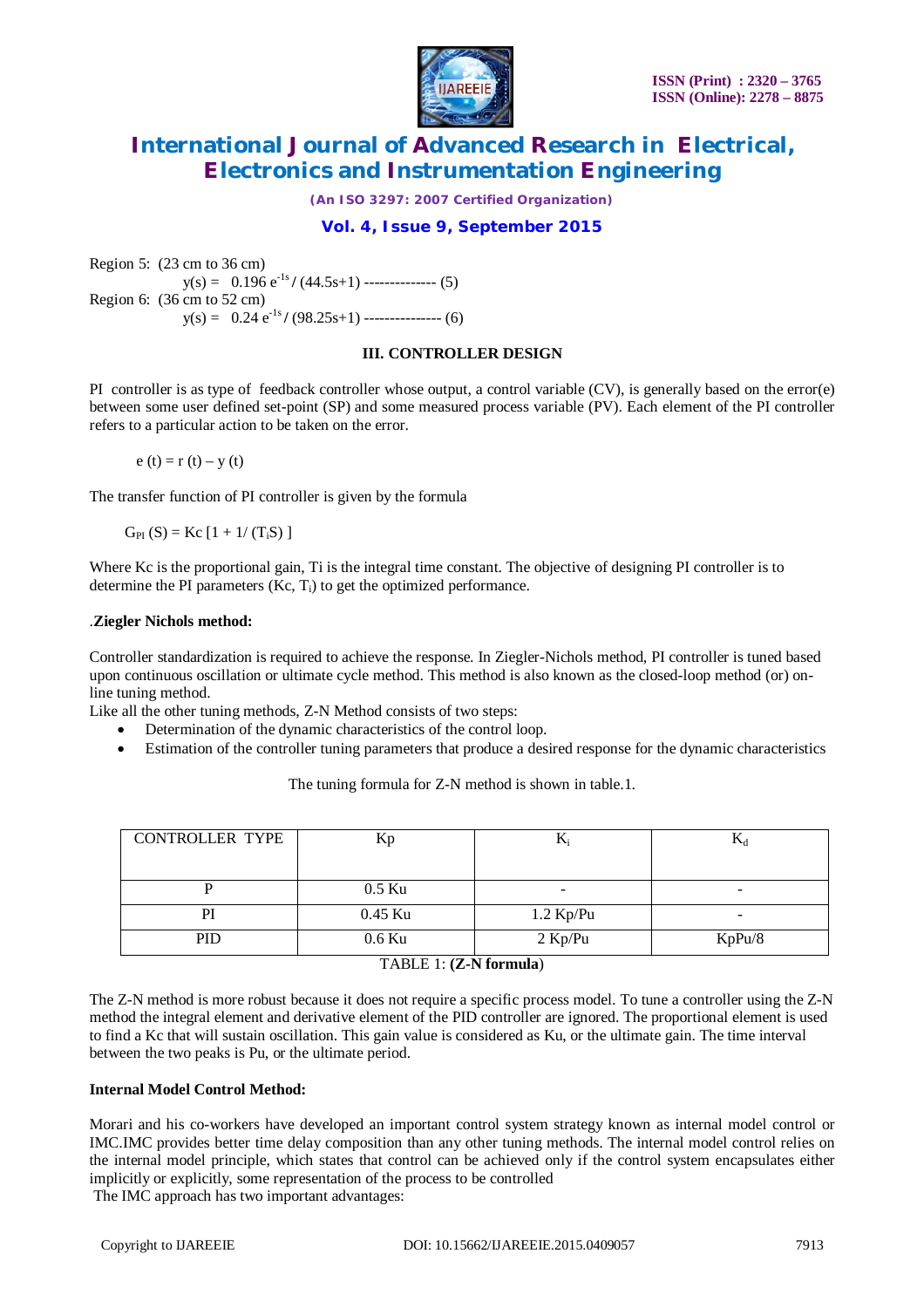

*(An ISO 3297: 2007 Certified Organization)*

# **Vol. 4, Issue 9, September 2015**

a) It explicitly takes into account model uncertainty

b) It allows the designer to trade-off control system performance against control system robustness to process changes and modelling errors.

The tuning formula for IMC method is shown in TABLE 2





TABLE 2**: (IMC formula)**

FIGURE 2: basic block diagram of IMC controller

### (**Kp, Ki VALUES OF CONTROLLER USING Z-N METHOD AND IMC METHOD)**

| Z-N METHOD |           | <b>IMC METHOD</b> |           |  |
|------------|-----------|-------------------|-----------|--|
| Region 5   | Region 6  | Region 5          | Region 6  |  |
| Kp:198     | Kp:373.95 | Kp:115.97         | Kp:204.68 |  |
| Ki:74.71   | Ki:144.94 | Ki:2.577          | Ki:2.07   |  |

TABLE 3

### **IV. RESULT AND DISCUSSION**

### **RESPONSE CURVE: [(Region 5: 23 cm to 36 cm) , (Region 6: 36 cm to 52 cm)]**

In MATLAB simulation, we tend to settle the Region 5 of the conical tank to 28 cm (Level in cm) using Z-N method and IMC method and we take the response for the same to compare the results.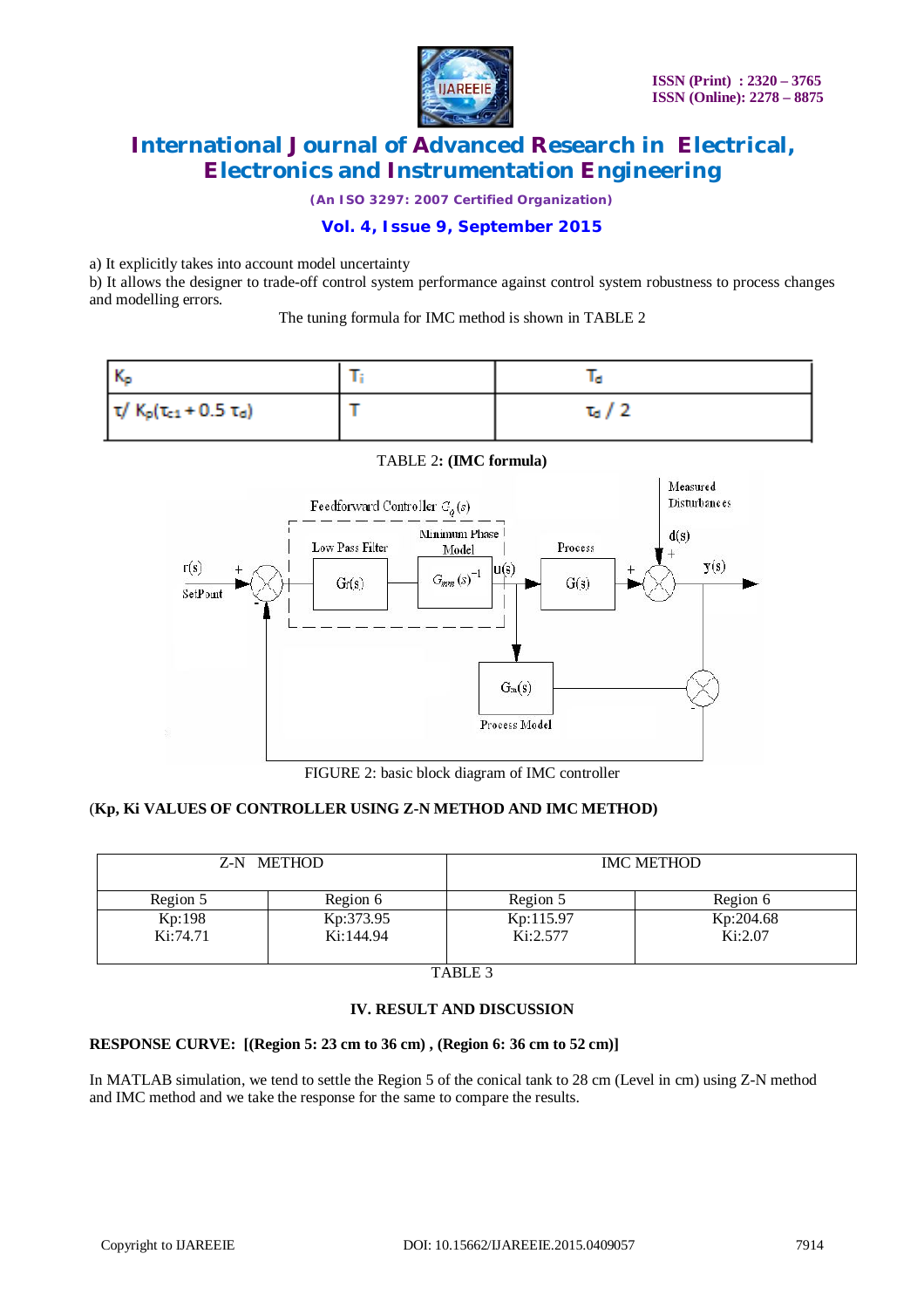

*(An ISO 3297: 2007 Certified Organization)*

### **Vol. 4, Issue 9, September 2015**



FIGURE 3

Similarly,For Region 6 of the conical tank,set point is given as 38 cm.The response is taken for Region 6 using both Z-N and IMC method



### FIGURE 4

In the following table, we tabulated the time domain parameters to compare the result. Time domain parameters from ZN method

| S.No                 | <b>Operating</b><br>region | Set point | Rise time         | Overshoot    | Settling time    |
|----------------------|----------------------------|-----------|-------------------|--------------|------------------|
|                      | Region                     | ററ<br>20  | $4.8 \text{ sec}$ | $\cap$<br>∠∠ | 21sec            |
|                      | Region                     | 38        | $5.2$ sec         | $\sim$<br>33 | $27 \text{ sec}$ |
| T <sub>1</sub> T T T |                            |           |                   |              |                  |

| ВI<br>` |  |
|---------|--|
|---------|--|

The following table shows the time domain parameters of the curve that we get from IMC method.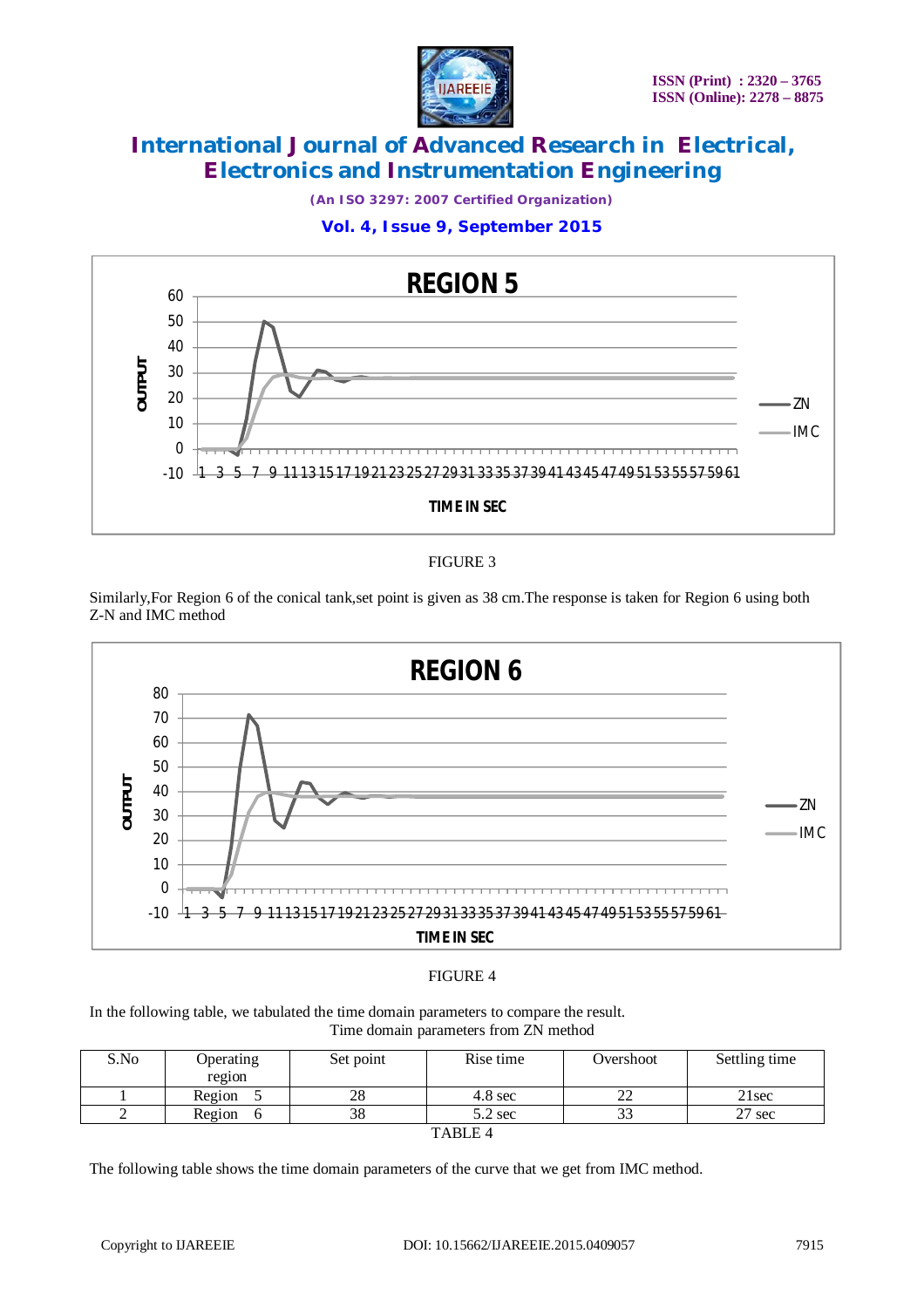

*(An ISO 3297: 2007 Certified Organization)*

# **Vol. 4, Issue 9, September 2015**

#### Time domain parameters from IMC method

#### TABLE 5

| S.No | <b>Operating</b><br>region | Set point | Rise time | Overshoot | Settling time |
|------|----------------------------|-----------|-----------|-----------|---------------|
|      | Region 5                   | 28        | 6.2sec    |           | 14sec         |
| ∽    | Region 6                   | 38        | 6.3sec    |           | 15sec         |

#### **SERVO AND REGULATORY RESPONSE:**

A **servo** control loop is one which responds to a change in set point. The set point may be changed as a function of time, and therefore the controlled variable must follow the set point.

A **regulatory** control loop is one which responds to a change in some input value, bringing the system back to steady state. Regulatory control is by far more common than servo control in the process industries.

The following graph shows the servo responses of Region 5 and Region 6 of the conical tank.



For Region5, after the process settles at the given set point 28 cm, we change the set point to 35 cm which is being tracked by the process and analyse the response of the process. We did the servo response using both ZN and IMC method.

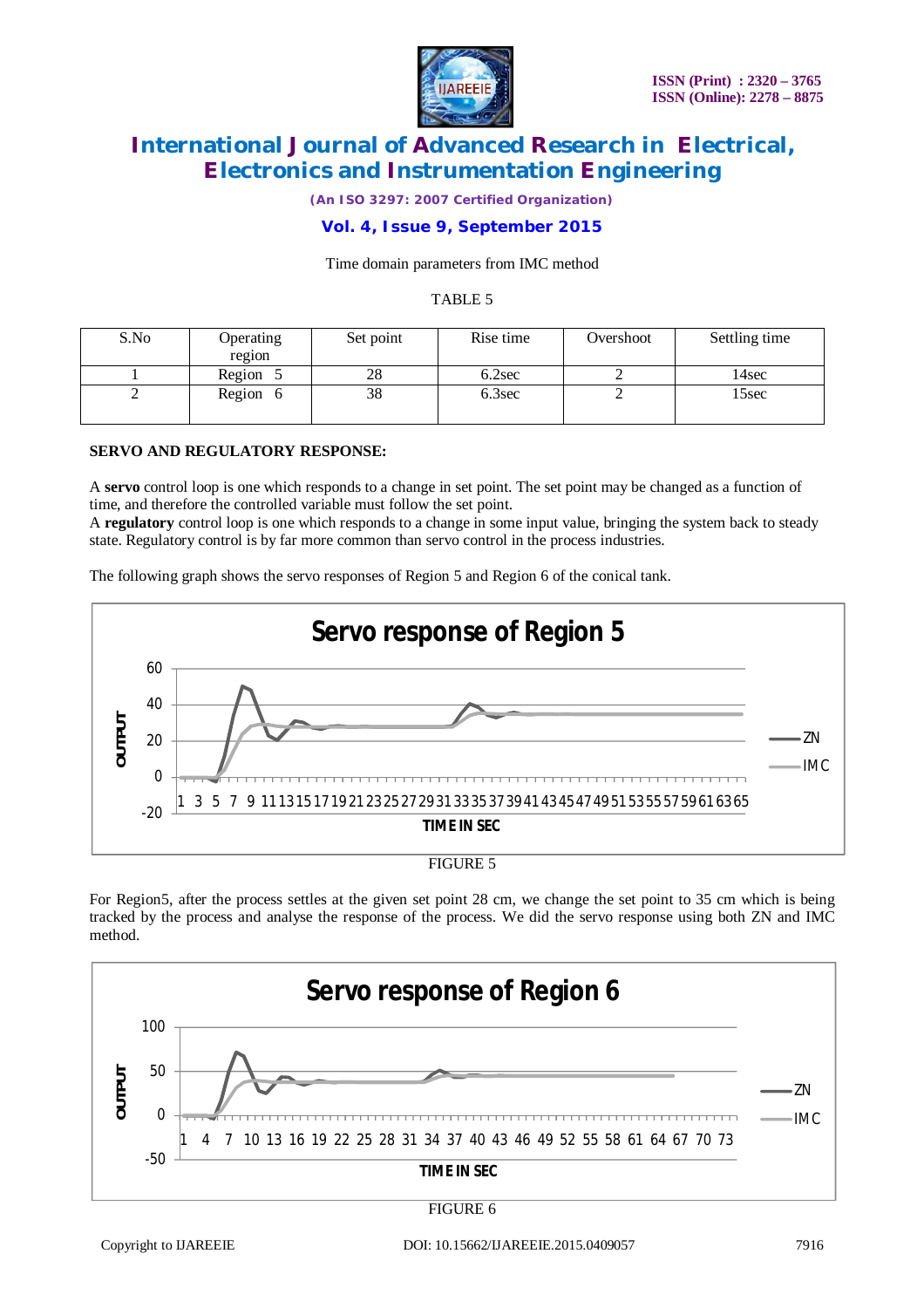

*(An ISO 3297: 2007 Certified Organization)*

### **Vol. 4, Issue 9, September 2015**

Similarly, for Region6, the servo response has taken using ZN and IMC method by changing the set point to 45 cm which initially settles at 38 cm.

The following graph shows the regulatory response





For Region 5, after the process has settled at 28 cm, a disturbance is given to the process by changing the set point to 35 cm. Initially the process disturbs and then it comes back and settles to the steady state.





For Region 6, a disturbance is given by changing the set point to 45 cm. The process get disturbs for some time and again settles at 38 cm.

The regulatory response is taken by giving set point disturbance at some instant of time. The process responds to the disturbance, and then it comes back and settles to the given set point.